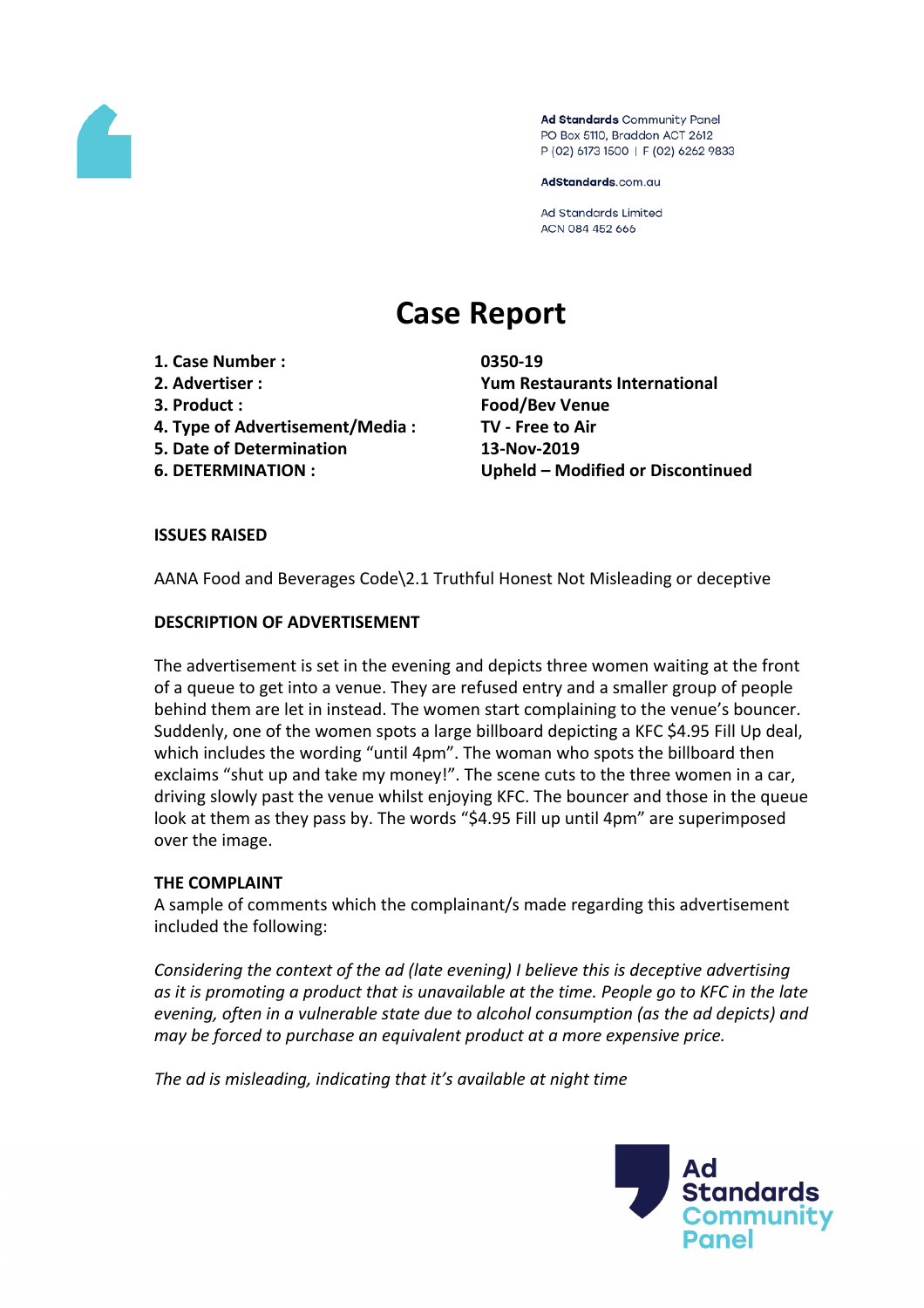

#### **THE ADVERTISER'S RESPONSE**

Comments which the advertiser made in response to the complainant/s regarding this advertisement include the following:

*We refer to your letter of 17 October 2019 setting out two complaints (Complainants). As the Marketing Manager responsible for the relevant advertisement in this instance, I respond to the complaints as follows:*

*Description of Advertisement*

*The Advertisement to which the Complainants refer is a television commercial for the KFC brand and a \$4.95 Fill Up deal (Advertisement). The Advertisement is targeted towards adults and will be advertised until 28 October 2019.*

*The advertisement is set in the evening and depicts three women waiting at the front of a queue to get into a venue. They are refused entry and a smaller group of people behind them are let in instead.*

*The women start complaining to the venue's bouncer. Suddenly, one of the women spots a large billboard depicting a KFC \$4.95 Fill Up deal which states it is available 'until 4pm'. This is shown on screen for two seconds.*

*The woman who spots the billboard then exclaims "shut up and take my money!". We then cut to the three women in a car, driving slowly past the venue whilst enjoying KFC with abandon.*

*The bouncer and those in the queue look at them longingly as they pass by. The super on the end frame (shown for two seconds) reiterates that the deal is available 'until 4pm'.*

*The Complaints and Relevant Codes*

*The Complainants have expressed concern regarding deceptive advertising citing an alleged breach of Section 2.4 of the AANA Food and Beverages Advertising and Marketing Communication Code.*

## *KFC's Marketing Strategy*

*KFC strive to depict relatable situations that encourage people to release their free inner spirit and be their true selves. In this Advertisement, we see a group of three women denied entry to a venue and a smaller group behind them allowed into the venue instead. They communicate their frustration to the bouncer but then forget about their misfortune when they spot the KFC billboard.*

*No deceptive advertising or alcohol consumption.*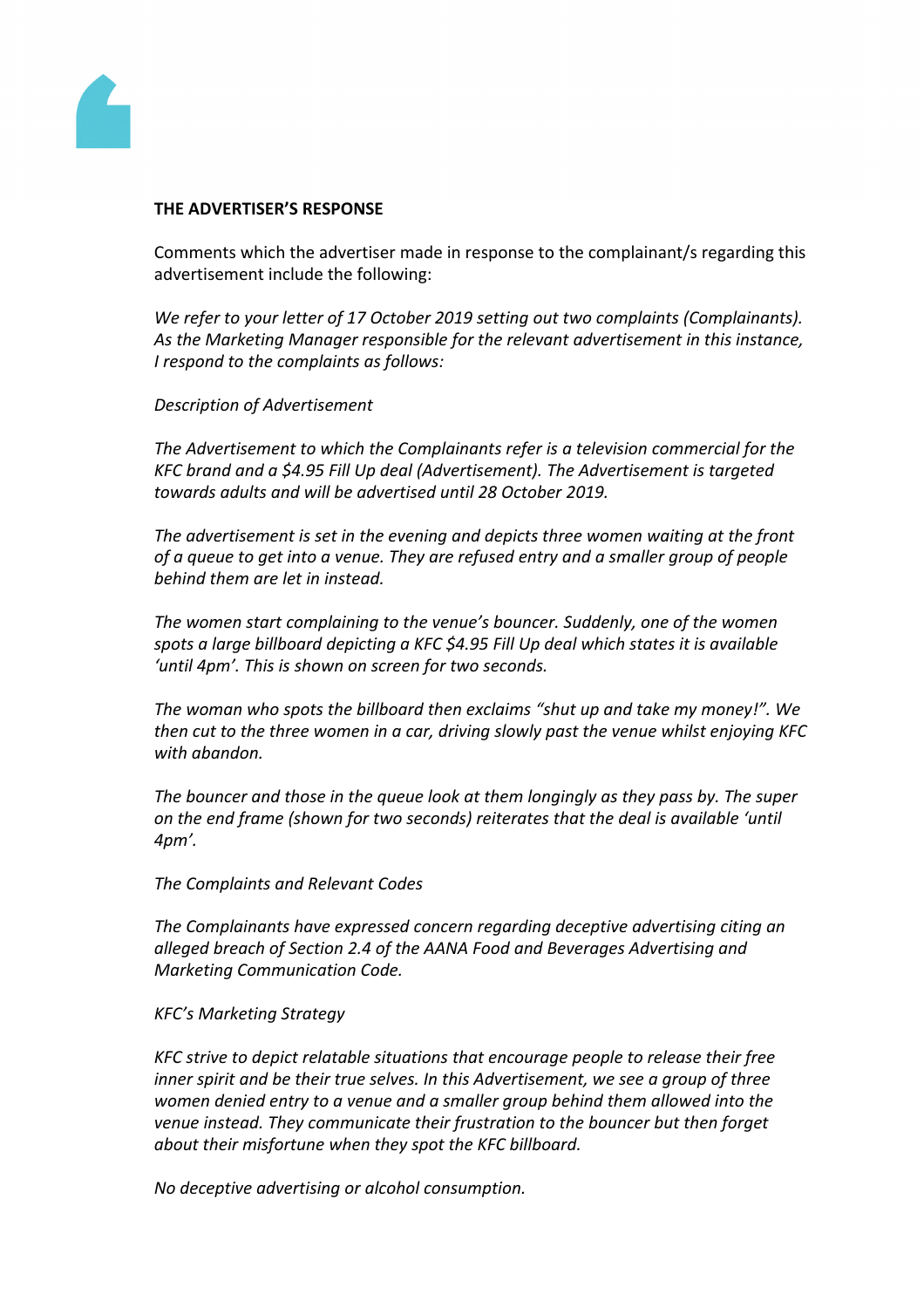

*Although this Advertisement depicts a night setting, it clearly states twice that the Fill Up deal is 'until 4pm'. We have shown this within the main narrative of the Advertisement (on the billboard) as well as at the end of the Advertisement via supers. No individual or group of people are shown consuming KFC products within the Advertisement.*

*With respect to Section 2 of the AANA Code of Ethics, I note that the Advertisement:*

- *does not discriminate or vilify any person or section of the community on account of race, ethnicity, nationality, gender, age, sexual preference, disability, mental illness or political belief (section 2.1);*
- *does not employ sexual appeal in a way that is exploitative or degrading of any individual or group of people (section 2.2);*
- *does not present or portray violence in any way (section 2.3);*
- *does not depict or treat sex, sexuality and nudity in any way nor without sensitivity to the relevant audience (section 2.4);*
- *does not use language which is inappropriate in the circumstances (section 2.5);*
- *does not depict any material contrary to Prevailing Community Standards on health and safety (section 2.6); and*
- *the Advertisement is clearly distinguishable as an advert and uses KFC branding to that effect (section 2.7).*

*KFC firmly believes that the Advertisement complies with section 2.4 of the AANA Food and Beverages Code and section 2 of the AANA Code of Ethics.*

*We trust this addresses the Complainants' concerns.*

## **THE DETERMINATION**

The Ad Standards Community Panel (the Panel) considered whether this advertisement breaches the AANA Food and Beverages Advertising and Marketing Communications Code (the Food Code).

The Panel noted the complainants' concern that the advertisement is deceptive at it promotes a product that is unavailable at the time the advertisement is set.

The Panel viewed the advertisement and noted the advertiser's response.

The Panel noted that the product advertised is food and that therefore the provisions of the Food Code apply. In particular the Panel considered section 2.1 of the Food Code which provides:

'Advertising or marketing communications for food ...shall be truthful and honest, shall not be or be designed to be misleading or deceptive or otherwise contravene prevailing community standards, and shall be communicated in a manner appropriate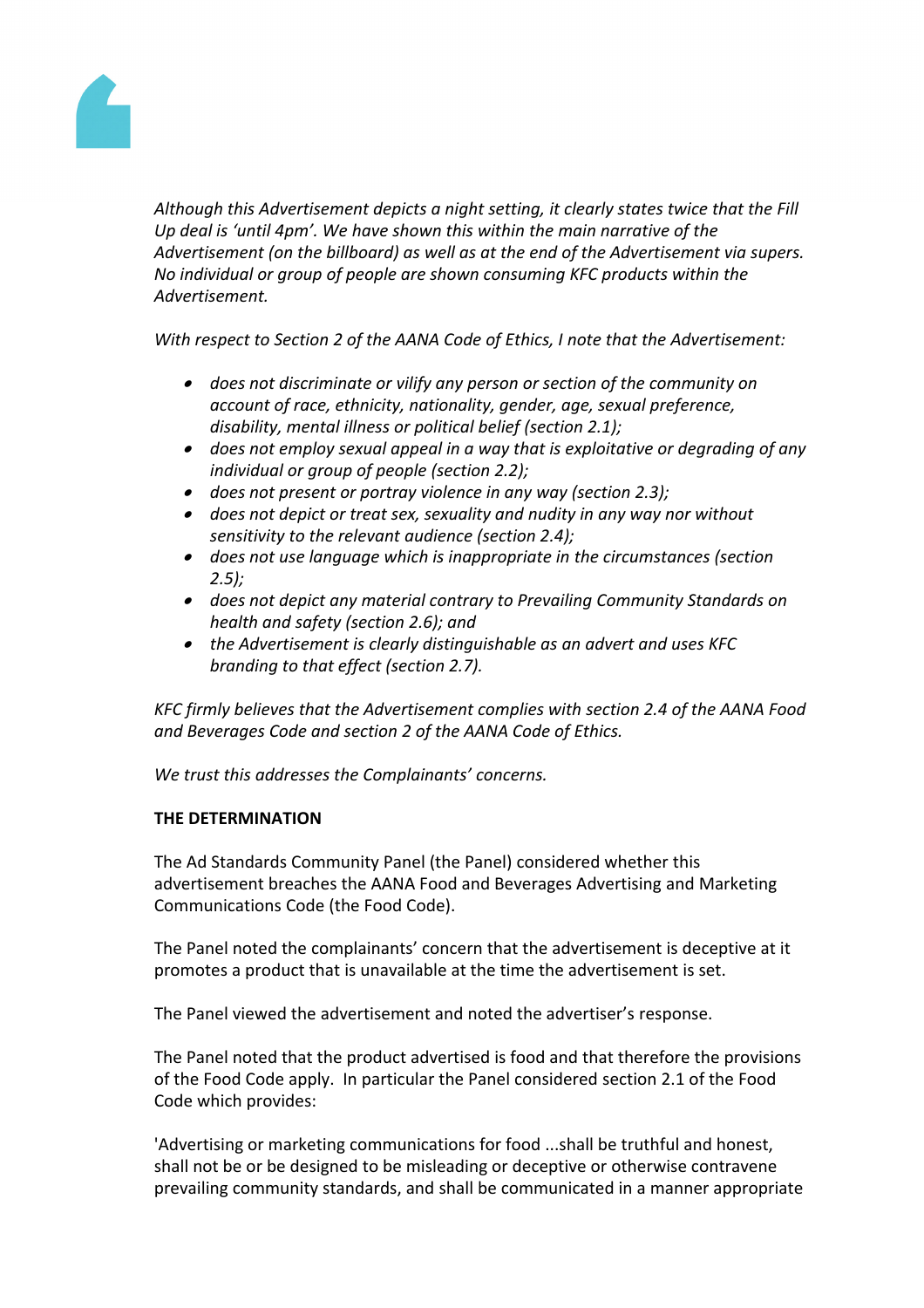

to the level of understanding of the target audience of the Advertising or Marketing Communication with an accurate presentation of all information including any references to nutritional values or health benefits.'

In relation to section 2.1 of the Code the Panel considered the Practice Note to the Food code which provides that

"The Panel will not attempt to apply legal tests in its determination of whether advertisements are truthful and honest, designed to mislead or deceive, or otherwise contravene prevailing community standards in the areas of concern to this Code.

In testing the requirement that an advertising or marketing communication should not be designed to be misleading or deceptive, or otherwise contravene prevailing community standards, the Panel will consider the advertiser's stated intention, but may also consider, regardless of stated intent, that an advertisement is by design misleading or deceptive, or otherwise contravenes prevailing community standards in particular regard to stated health, nutrition and ingredient components of the food or beverage product…'."

The Panel considered the advertiser's response that the advertisement clearly states twice that the fill up deal is until 4pm, through its depiction on the billboard and the super at the end of the advertisement.

The Panel also noted the advertiser's response that no individual or group of people is seen consuming KFC products within the advertisement.

The Panel disagreed with the advertiser's response and noted that at the end of the advertisement two of the women are seen holding \$4.95 Fill Up boxes and they are both seen to be eating the chicken legs.

The Panel noted the target audience for this advertisement would most likely be adults who would relate to the characters in the advertisement.

A minority of the Panel considered that the timeframe the meal is available was clearly depicted on the billboard in the advertisement and that the advertisement depicting the product being available at night was not an indication that this exact deal would be available at this time.

The majority of the Panel considered that the advertisement depicted a night-time setting and that the women were clearly shown holding and consuming the advertised product. The majority of the Panel considered that the target audience for the advertisement would understand the overall impression of the advertisement to be that this deal was something which you could purchase on a night out. The majority of the Panel considered that the two instances of 'until 4pm' depicted in the advertisement were not enough to counteract this overall impression that the product would be available to purchase on a night out.